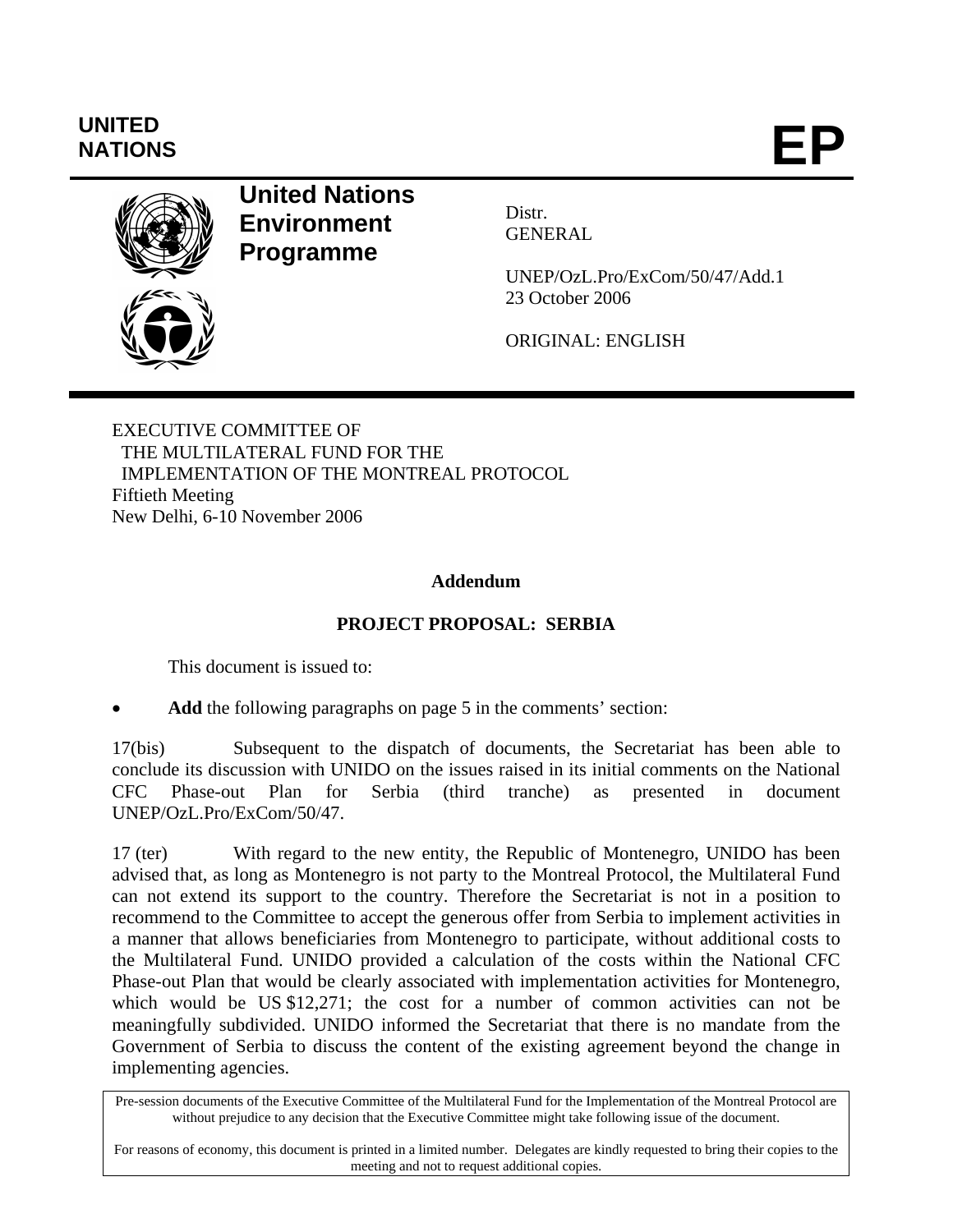#### UNEP/OzL.Pro/ExCom/50/47/Add.1

17 (qua) The verification showed that the 2005 consumption of the former Serbia and Montenegro was 52.6 ODP tonnes, clearly below the consumption target of 392 ODP tonnes for the same year. The Montreal Protocol CFC consumption limit for 2007 for Serbia and Montenegro was 127.38 ODP tonnes based on the baseline consumption of 849.21 ODP tonnes. Serbia might change its baseline, but has so far not provided any indication that it will do so. The verification report indicates that the consumption for Montenegro is 1.119 ODP tonnes for 2005, relatively small as compared to Serbia's consumption. The Agreement foresees for 2007 a maximum consumption of 125 ODP tonnes. The actual consumption of Serbia in 2005 was 51.079 ODP tonnes, 40.9 per cent of the 2007 target provided in the agreement, and 40.1% of the 2007 Montreal Protocol limit. Even a potential change in baseline is not likely to lead to a consumption above a possibly revised Montreal Protocol limit for Serbia.

17 (quin) According to information provided by UNIDO, the PMU has been established and partially staffed. The separation between PMU and NOU seems to be sufficient to ensure that double funding is avoided. Therefore Serbia has fulfilled the conditions set by the  $47<sup>th</sup>$ Meeting of the Executive Committee related to the need to establish a PMU before the submission of this third tranche.

17 (sex) UNIDO has provided a new draft agreement between Serbia and the Executive Committee. The draft closely resembles the agreement currently in place, and addresses the request that Sweden discontinues operating as a co-implementing agency as of this Meeting. The balance of remaining funds will be returned by Sweden as cash contributions to the Fund, to enable the Treasurer to transfer the funds to UNIDO (see also paragraph 21 (c) (vii) of document UNEP/OzL.Pro/ExCom/50/12). In order to facilitate a decision towards a possible change of funding, the Secretariat has placed in square brackets a reduction of US \$12,271, as indicated in paragraph 17(ter) above, from the last tranche of the plan. UNIDO has been advised to discuss with the Government of Serbia the possibility to obtain a mandate to revise the agreement and to inform the Executive Committee accordingly during the meeting. Depending on the outcome of the discussion, the funding figures in the project evaluation sheet in document UNEP/OzL.Pro/ExCom/50/47 might be adjusted.

• **Replace** paragraph 18, on page 5, in the recommendation section **with** the following:

18. On the basis of the above comments, the Executive Committee may wish to consider:

- (a) approving the revised agreement for the National CFC Phase-out Plan for Serbia based on:
	- (i) The attached draft;
	- (ii) The option indicated in the Secretariat's comments above; and
	- (iii) Any additional information provided to the meeting by UNIDO;
- (b) approving the third tranche for the National CFC Phase-out Plan for Serbia at the amount indicated below: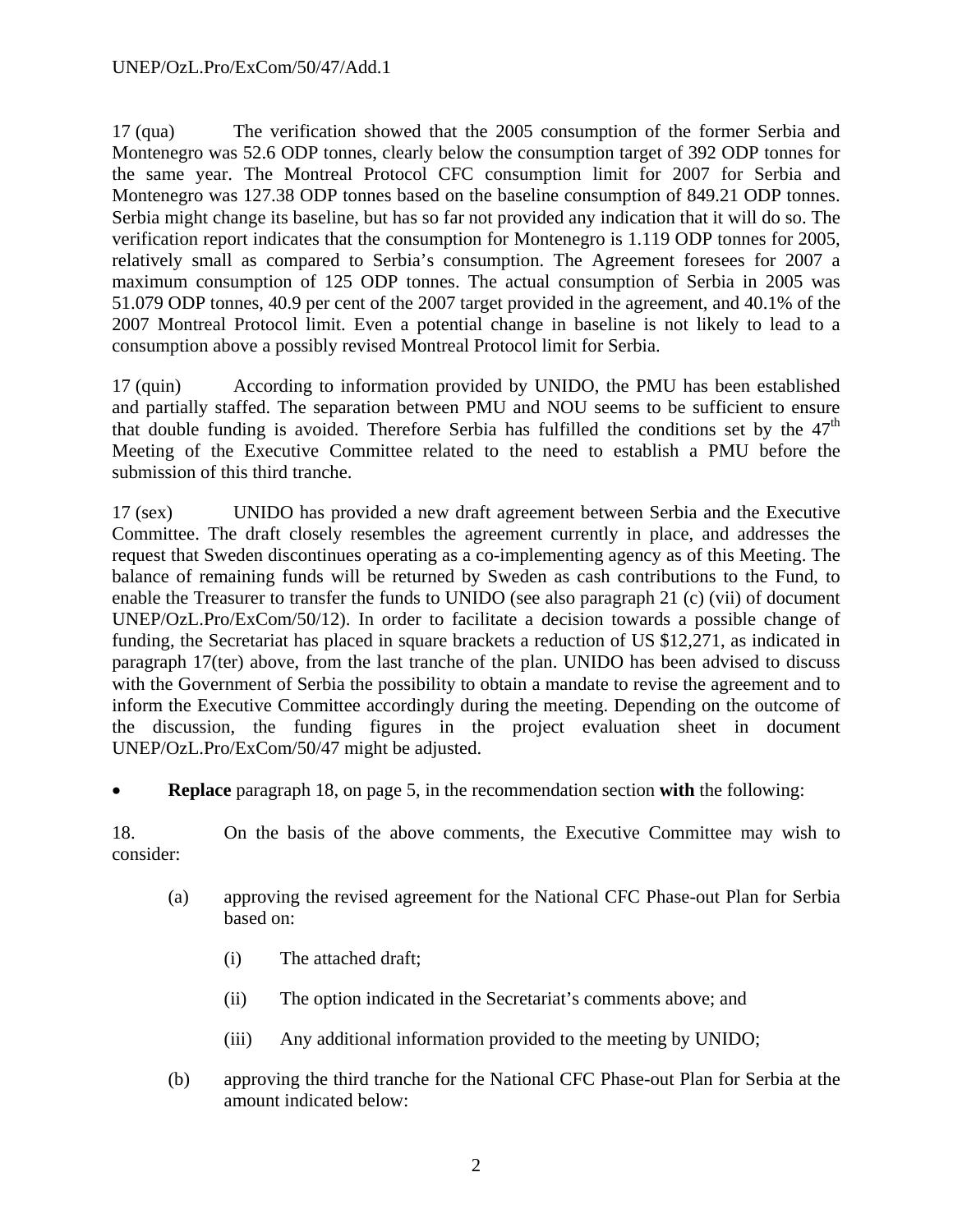|  | <b>Project Title</b>                        | <b>Project Funding</b><br>(US\$) | <b>Support Cost</b><br>US\$) | Implementing<br>Agency |
|--|---------------------------------------------|----------------------------------|------------------------------|------------------------|
|  | National CFC phase-out plan (third tranche) | 1,033,344                        | 80.630                       | <b>UNIDO</b>           |

• **Add** the draft Agreement between Serbia and the Executive Committee (Annex I).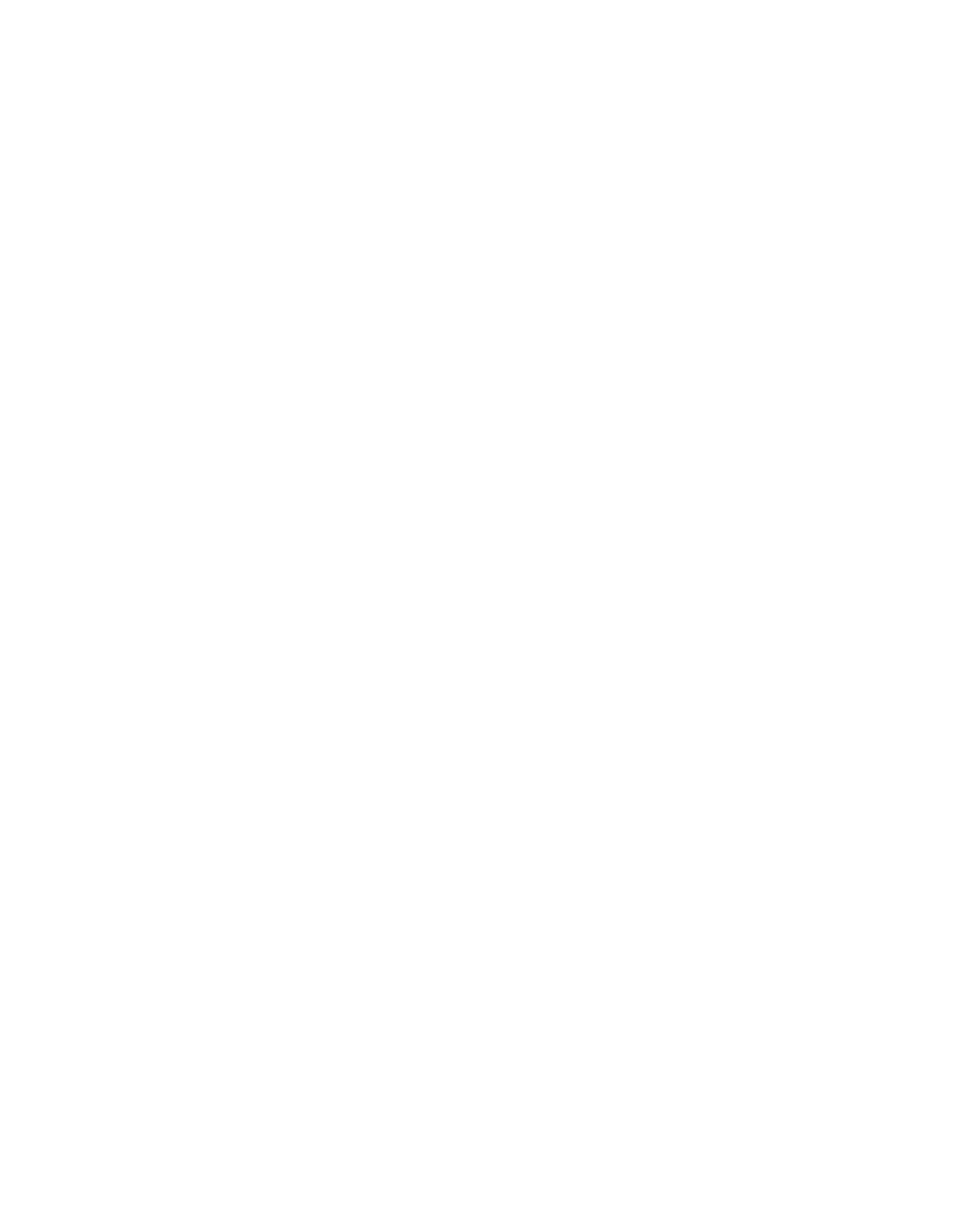#### **Annex I**

#### **DRAFT AGREEMENT BETWEEN SERBIA AND THE EXECUTIVE COMMITTEE OF THE MULTILATERAL FUND FOR THE NATIONAL PHASE-OUT OF ANNEX A (GROUP I) SUBSTANCES**

1. This Agreement represents the understanding of Serbia (the "Country") and the Executive Committee with respect to the complete phase-out of controlled use of the ozone depleting substances set out in Appendix 1-A ("The Substances") prior to 2010, compliance with Protocol schedules. This replaces the Agreement between Serbia and Montenegro and the Executive Committee of the Multilateral Fund for the national phase-out of Annex A (Group I) substances.

2. The Country agrees to phase out the controlled use of the Substances in accordance with the annual phase-out targets set out in Appendix 2-A as Maximum Allowable Total Consumption of CFCs ("The Targets, and Funding") and this Agreement. The annual phase-out targets will, at a minimum, correspond to the reduction schedules mandated by the Montreal Protocol. The Country accepts that, by its acceptance of this Agreement and performance by the Executive Committee of its funding obligations described in paragraph 3, it is precluded from applying for or receiving further funding from the Multilateral Fund in respect to the Substances.

3. Subject to compliance with the following paragraphs by the Country with its obligations set out in this Agreement, the Executive Committee agrees in principle to provide the funding set out in row N° 9 of Appendix 2-A ("The Targets, and Funding") to the Country. The Executive Committee will, in principle, provide this funding at the Executive Committee meetings specified in Appendix 3-A ("Funding Approval Schedule").

4. The Country will meet the consumption limits for each Substance as indicated in Appendix 2-A. It will also accept independent verification by the relevant Implementing Agency of achievement of these consumption limits as described in paragraph 9 of this Agreement.

5. The Executive Committee will not provide the Funding in accordance with the Funding Approval Schedule unless the Country satisfies the following conditions at least 30 days prior to the applicable Executive Committee meeting set out in the Funding Approval Schedule:

- (a) That the Country has met the Target for the applicable year;
- (b) That the meeting of the Target has been independently verified as described in paragraph 9;
- (c) That the Country has substantially completed all actions set out in the last Annual Implementation Programme; and
- (d) That the Country has submitted and received endorsement from the Executive Committee for an annual implementation programme in the form of Appendix 4- A ("Format for Annual Implementation Programmes") in respect of the year for which funding is being requested.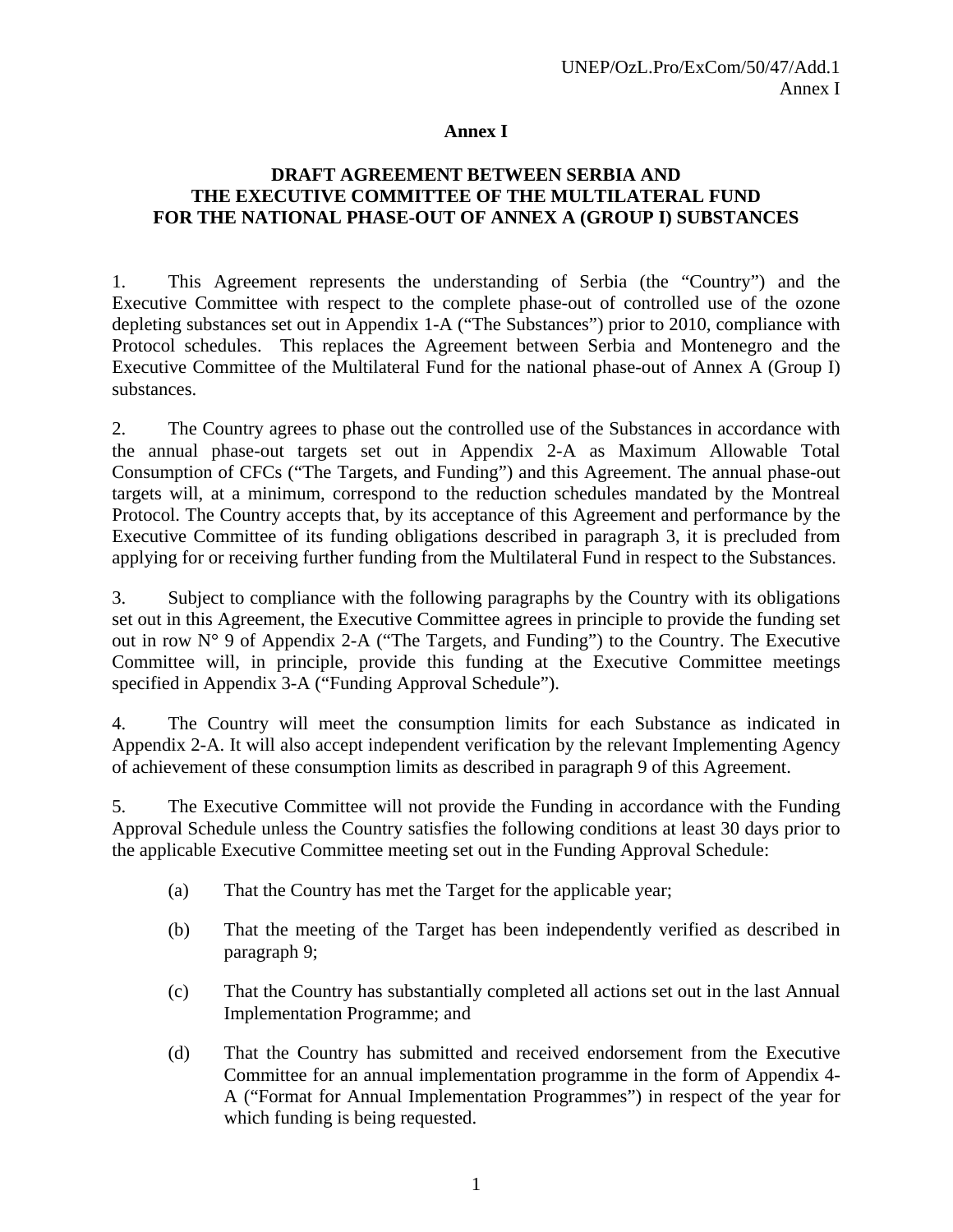6. The Country will ensure that it conducts accurate monitoring of its activities under this Agreement. The institutions set out in Appendix 5-A ("Monitoring Institutions and Roles") will monitor and report on that monitoring in accordance with the roles and responsibilities set out in Appendix 5-A. This monitoring will also be subject to independent verification as described in paragraph 9.

7. While the Funding was determined on the basis of estimates of the needs of the Country to carry out its obligations under this Agreement, the Executive Committee agrees that the Country may use the Funding for other purposes that can be demonstrated to facilitate the smoothest possible phase-out, consistent with this Agreement, whether or not that use of funds was contemplated in determining the amount of funding under this Agreement. Any changes in the use of the Funding must, however, be documented in advance in the Country's Annual Implementation Programme, endorsed by the Executive Committee as described in subparagraph 5(d) and be subject to independent verification as described in paragraph 9.

8. Specific attention will be paid to the execution of the activities in particular the servicing sector:

- (a) The Country would use the flexibility available under this agreement to address specific needs that might arise during project implementation; and
- (b) The recovery and reuse programme for the refrigeration service sector would be implemented in stages so that remaining resources can be diverted to other phase-out activities, such as additional training or procurement of service tools, if the proposed results are not achieved and will be closely monitored in accordance with Chapter 10 in the project document.

9. The Country agrees to assume overall responsibility for the management and implementation of this Agreement and of all activities undertaken by it or on its behalf to fulfil the obligations under this Agreement. UNIDO has agreed to be the lead implementing agency ("Lead IA") and Sweden ("Co-operating IA") had agreed to be a co-operating Implementing Agency under the lead of the Lead IA in respect of the Country's activities under this Agreement. From the  $50<sup>th</sup>$  Meeting of the Executive Committee onwards, based on a request by the Government of Serbia, Sweden, and UNIDO, Sweden discontinues its role of co-operating agency, its tasks being taken over by UNIDO. The Lead IA will be responsible for carrying out the activities listed in Appendix 6- A including but not limited to independent verification. The country also agrees to periodic evaluations, which will be carried out under the monitoring and evaluation work programmes of the Multilateral Fund. The Co-operating IA was responsible for carrying out the activities listed in Appendix 6-B. The Executive Committee agrees, in principle, to provide the Lead IA and the Co-operating IA with the fees set out in rows  $N^{\circ}$  6 and  $N^{\circ}$  8 of Appendix 2-A.

10. Should the Country, for any reason, not meet the Target(s) for the elimination of the Substances in all the Sectors or otherwise does not comply with this Agreement, then the Country agrees that it will not be entitled to the Funding in accordance with the Funding Approval Schedule. In the discretion of the Executive Committee, funding will be reinstated according to a revised Funding Approval Schedule determined by the Executive Committee after the Country has demonstrated that it has satisfied all of its obligations that were due to be met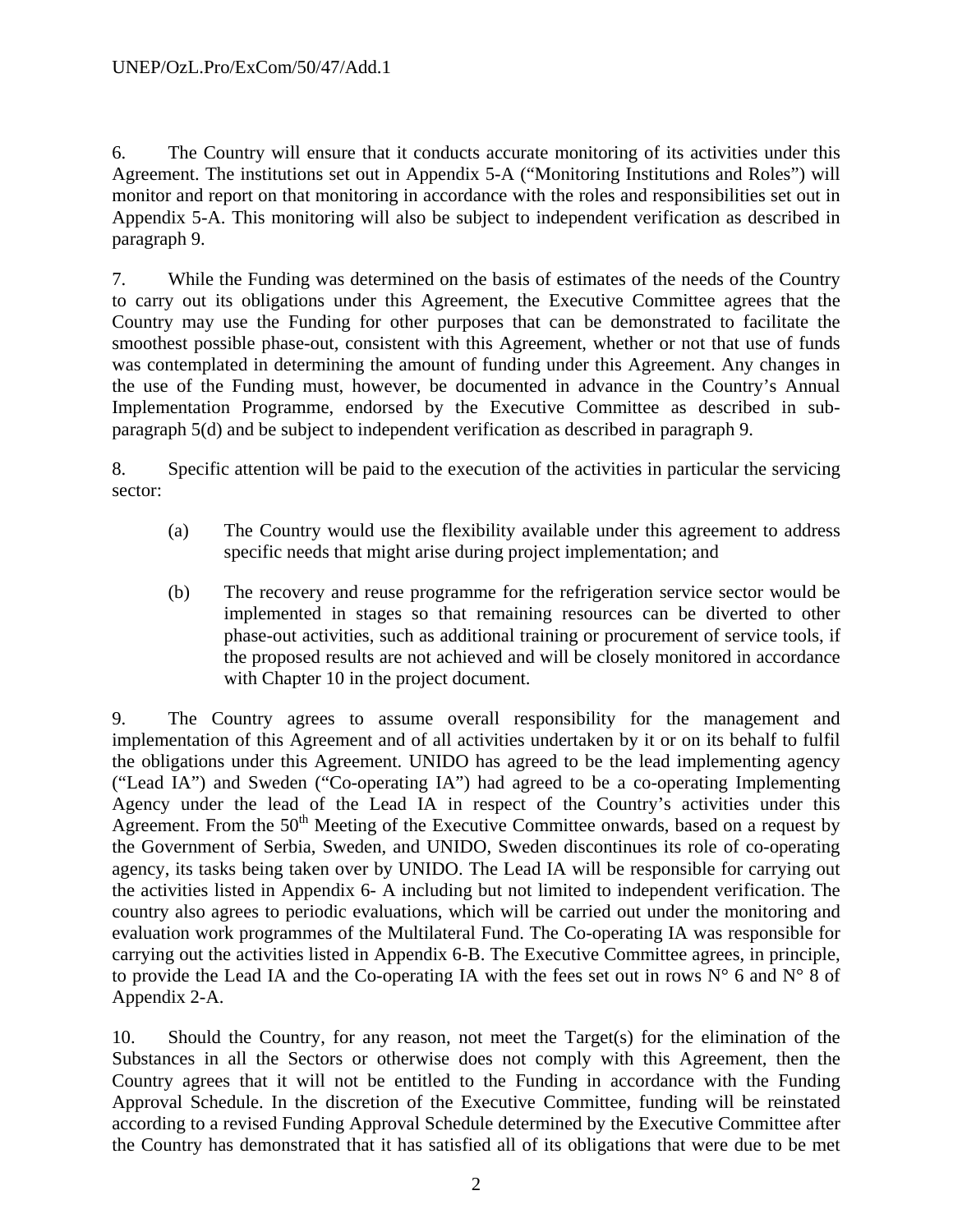prior to receipt of the next instalment of Funding under the Funding Approval Schedule. The Country acknowledges that the Executive Committee may reduce the amount of the Funding by the amounts set out in Appendix 7-A in respect of each ODP tonne of the amount exceeding the Maximum Allowable Total Consumption of CFCs limit (Appendix 2-A) in any one year.

11. The funding components of this Agreement will not be modified on the basis of any future Executive Committee decision that may affect the funding of any other consumption sector projects or any other related activities in the Country.

12. The Country will comply with any reasonable request of the Executive Committee and the Lead IA and the Co-operating IA to facilitate implementation of this Agreement. In particular, it will provide access to the Lead IA to information necessary to verify compliance with this Agreement.

13. All of the agreements set out in this Agreement are undertaken solely within the context of the Montreal Protocol and as specified in this Agreement. All terms used in this Agreement have the meaning ascribed to them in the Protocol unless otherwise defined herein.

#### **APPENDIX 1-A THE SUBSTANCES**

1. The ozone-depleting substances to be phased out under the Agreement are as follows.

Annex A: Group I | CFC-11, CFC-12, CFC-113, CFC-114 and CFC-115

#### **APPENDIX 2-A THE TARGETS, AND FUNDING**

|                                                               | 2004           | 2005     | 2006      | 2007    | 2008                | <b>Total</b>             |
|---------------------------------------------------------------|----------------|----------|-----------|---------|---------------------|--------------------------|
| Montreal Protocol Reduction<br>Schedule<br>(ODP tonnes)       | 849.2          | 424.6    | 424.6     | 127.38  | 127.38              |                          |
| 1. Max allowable total consumption of<br>$CFCs* (ODP tonnes)$ | 410            | 392      | 268       | 125     | 85                  |                          |
| 2. Reduction from on-going projects (ODP<br>tonnes)           | $\Omega$       | $\Omega$ | $\Omega$  |         | $\Omega$            | 0                        |
| 3. New reduction under plan (ODP tonnes)                      | $\overline{c}$ | 18       | 124       | 143     | 40                  | 327                      |
| 4. Total annual reduction (ODP tonnes)                        | $\overline{2}$ | 18       | 124       | 143     | 40                  | 327                      |
| 5. Lead IA agreed funding $(US \$ )                           | 562,700        | 893,000  | 1,033,344 | 123,500 | 70,000<br>[57, 729] | 2,682,544<br>[2,670,273] |
| 6. Lead IA support costs (US \$)                              | 45,016         | 71,440   | 80,630    | 9,263   | 5,250<br>[4,618]    | 211,599<br>[210, 967]    |
| 7. Co-operating IA agreed funding (US\$)                      | 60,000         | 0        |           |         |                     | 60,000                   |
| 8. Co-operating IA support costs (US\$)                       | 7,800          |          |           |         |                     | 7,800                    |
| 9. Total agreed funding (US $\$ )                             | 622,700        | 893,000  | 1,033,344 | 123,500 | 70,000<br>[57, 729] | 2,742,544<br>[2,730,273] |
| 10. Total agency support costs (US \$)                        | 54,843         | 74,345   | 80,683    | 9,263   | 5,250<br>[4,618]    | 224,384<br>[218, 767]    |
| 11. Total agreed grant for tranche (US\$)                     | 677,543        | 967,345  | 1,114,027 | 132,763 | 75,250<br>[62,347]  | 2,966,928<br>[2,949,040] |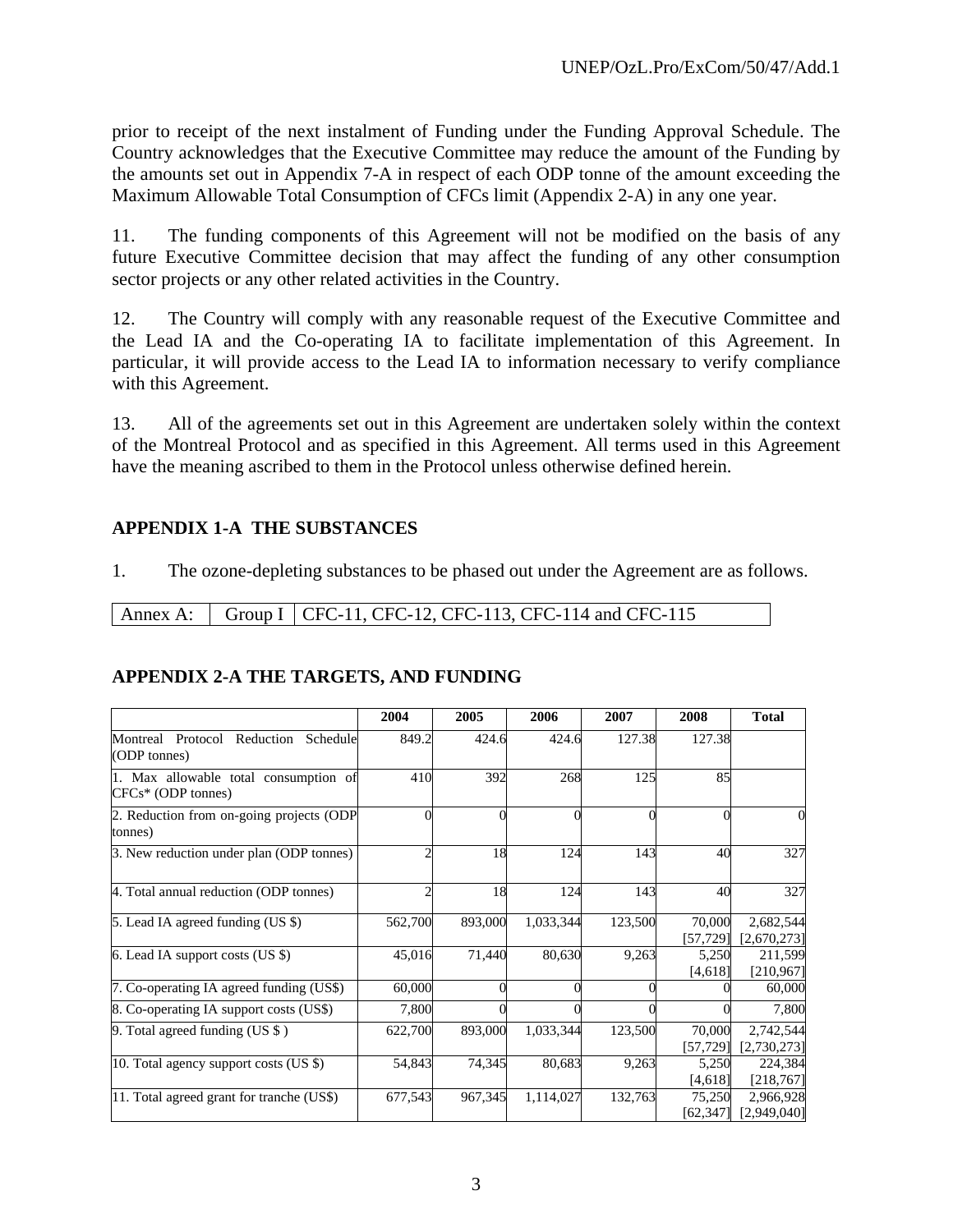## **APPENDIX 3-A FUNDING APPROVAL SCHEDULE**

1. Funding will be considered for approval at the last meeting of the year of the annual implementation plan.

#### **APPENDIX 4- FORMAT FOR ANNUAL IMPLEMENTATION PROGRAMMES**

1. This format is proposed for use by the Article 5 country to prepare the annual implementation programme for the implementation of performance-based ODS phase-out plans; however, it should be modified to suit the specific needs of each plan.

#### 1. **Data**

| Country                                      |  |
|----------------------------------------------|--|
| Year of plan                                 |  |
| # of years completed                         |  |
| # of years remaining under the plan          |  |
| Target ODS consumption of the preceding year |  |
| Target ODS consumption of the year of plan   |  |
| Level of funding requested                   |  |
| Lead implementing agency                     |  |
| Co-operating agency(ies)                     |  |
|                                              |  |

#### 2. **Targets**

| Target:           |               |                       |                     |                  |
|-------------------|---------------|-----------------------|---------------------|------------------|
| <b>Indicators</b> |               | <b>Preceding Year</b> | <b>Year of Plan</b> | <b>Reduction</b> |
| Supply of ODS     | Import        |                       |                     |                  |
|                   | Production*   |                       |                     |                  |
|                   | Total $(1)$   |                       |                     |                  |
|                   |               |                       |                     |                  |
| Demand of ODS     | Manufacturing |                       |                     |                  |
|                   | Servicing     |                       |                     |                  |
|                   | Stockpiling   |                       |                     |                  |
|                   | Total $(2)$   |                       |                     |                  |

\* For ODS-producing countries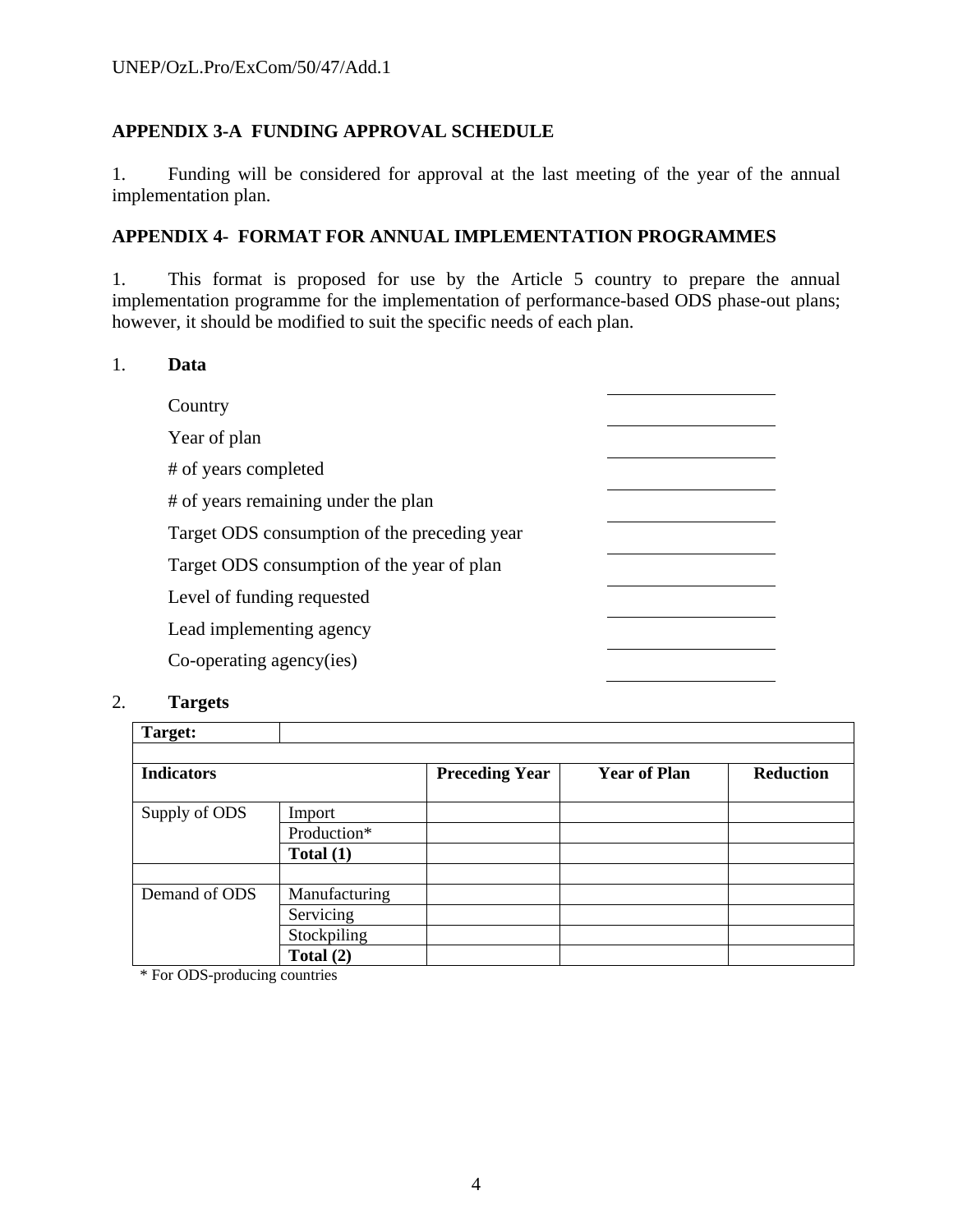# 3. **Industry Action**

| <b>Sector</b> | Consumption<br><b>Preceding</b><br>Year<br>(1) | <b>Consumption</b><br><b>Year of Plan</b><br>(2) | <b>Reduction</b><br>within<br><b>Year of</b><br><b>Plan</b> | <b>Number of</b><br><b>Projects</b><br><b>Completed</b> | Number of<br><b>Servicing</b><br><b>Related</b><br><b>Activities</b> | <b>ODS</b><br>Phase-<br>Out (in<br><b>ODP</b> |
|---------------|------------------------------------------------|--------------------------------------------------|-------------------------------------------------------------|---------------------------------------------------------|----------------------------------------------------------------------|-----------------------------------------------|
|               |                                                |                                                  | $(1)-(2)$<br><b>Manufacturing</b>                           |                                                         |                                                                      | tonnes                                        |
| Aerosol       |                                                |                                                  |                                                             |                                                         |                                                                      |                                               |
| Foam          |                                                |                                                  |                                                             |                                                         |                                                                      |                                               |
| Refrigeration |                                                |                                                  |                                                             |                                                         |                                                                      |                                               |
| Solvents      |                                                |                                                  |                                                             |                                                         |                                                                      |                                               |
| Other         |                                                |                                                  |                                                             |                                                         |                                                                      |                                               |
| <b>Total</b>  |                                                |                                                  |                                                             |                                                         |                                                                      |                                               |
|               |                                                |                                                  |                                                             |                                                         |                                                                      |                                               |
|               |                                                |                                                  | <b>Servicing</b>                                            |                                                         |                                                                      |                                               |
| Refrigeration |                                                |                                                  |                                                             |                                                         |                                                                      |                                               |
| <b>Total</b>  |                                                |                                                  |                                                             |                                                         |                                                                      |                                               |
| <b>GRAND</b>  |                                                |                                                  |                                                             |                                                         |                                                                      |                                               |
| <b>TOTAL</b>  |                                                |                                                  |                                                             |                                                         |                                                                      |                                               |

# 4. **Technical Assistance**

| Proposed Activity: |  |
|--------------------|--|
| Objective:         |  |
| Target Group:      |  |
| Impact:            |  |

# 5. **Government Action**

| <b>Policy/Activity Planned</b>                        | <b>Schedule of Implementation</b> |
|-------------------------------------------------------|-----------------------------------|
| Type of Policy Control on ODS Import: servicing, etc. |                                   |
| <b>Public Awareness</b>                               |                                   |
| Others                                                |                                   |

# 6. **Annual Budget**

| <b>Activity</b> | <b>Planned Expenditures (US \$)</b> |
|-----------------|-------------------------------------|
|                 |                                     |
|                 |                                     |
| <b>TOTAL</b>    |                                     |

# 7. **Administrative Fees**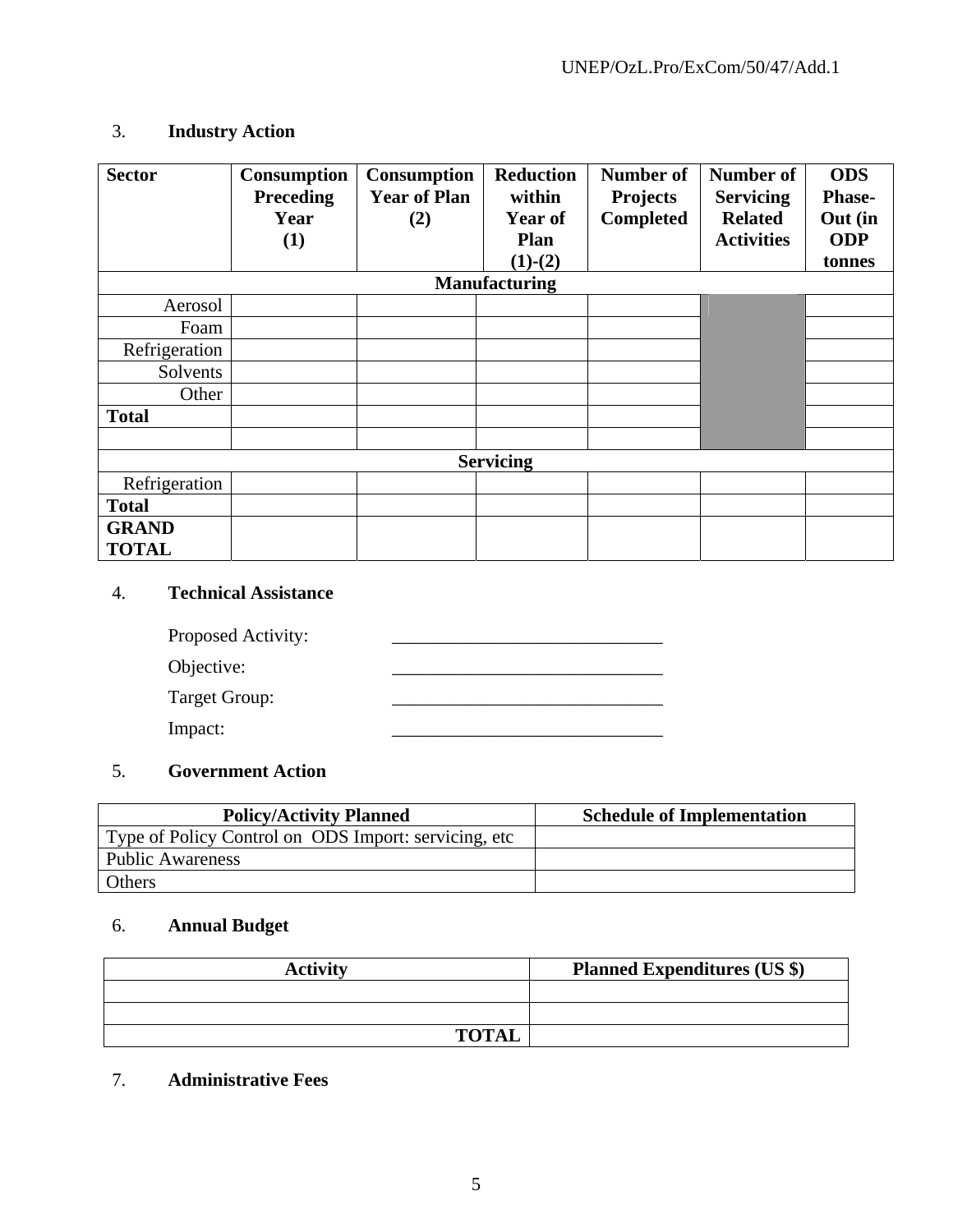# **APPENDIX 5-A MONITORING INSTITUTIONS AND ROLES**

1. The National Ozone Unit monitors the consumption data of all Substances through regional teams. Inspections at reconverted companies are foreseen to ensure the non uses of Substances after project completion. The licensing System will be a tool to monitor and ensure compliance of control measures.

2. The Government has offered and intends to offer continuity of activities and endorsement for the projects through the institutional support over the next years. This will guarantee the success of any activity approved for Serbia.

3. After the establishment of the countrywide scheme of refrigerant recovery and reuse, the monitoring activity will be initiated to know whether the project is successfully implemented and the target CFC phase out is achieved.

4. Monitoring activity will be done by:

- (a) Establishing a system to ensure that every reuse centre and substantive size service workshop is encouraged or obliged to report data and give information to the recovery and reuse scheme. This may be enabled through forms to be filled by reuse centres and service workshops.
- (b) Setting up adequate office facilities including a computer system to collect and analyse the data.
- (c) Regular communication with the regional environmental and industry departments, customs offices, education and training institutions and industry associations.
- (d) Occasional visits to service workshops, reuse centres.

5. Information regarding CFC quantity and cost information will have to be supplied by the reuse centres and substantive size service workshops.

6. Data and information collected will be analysed to check the adequate operations of the scheme.

7. In the manufacturing sector the implementation process and the achievement of the phase-out will be monitored through site visits at enterprise level.

8. UNIDO will perform regular monitoring, verification and auditing of the implementation of the National Phase-out Plan in line with the established procedures of both the Multilateral Fund and UNIDO.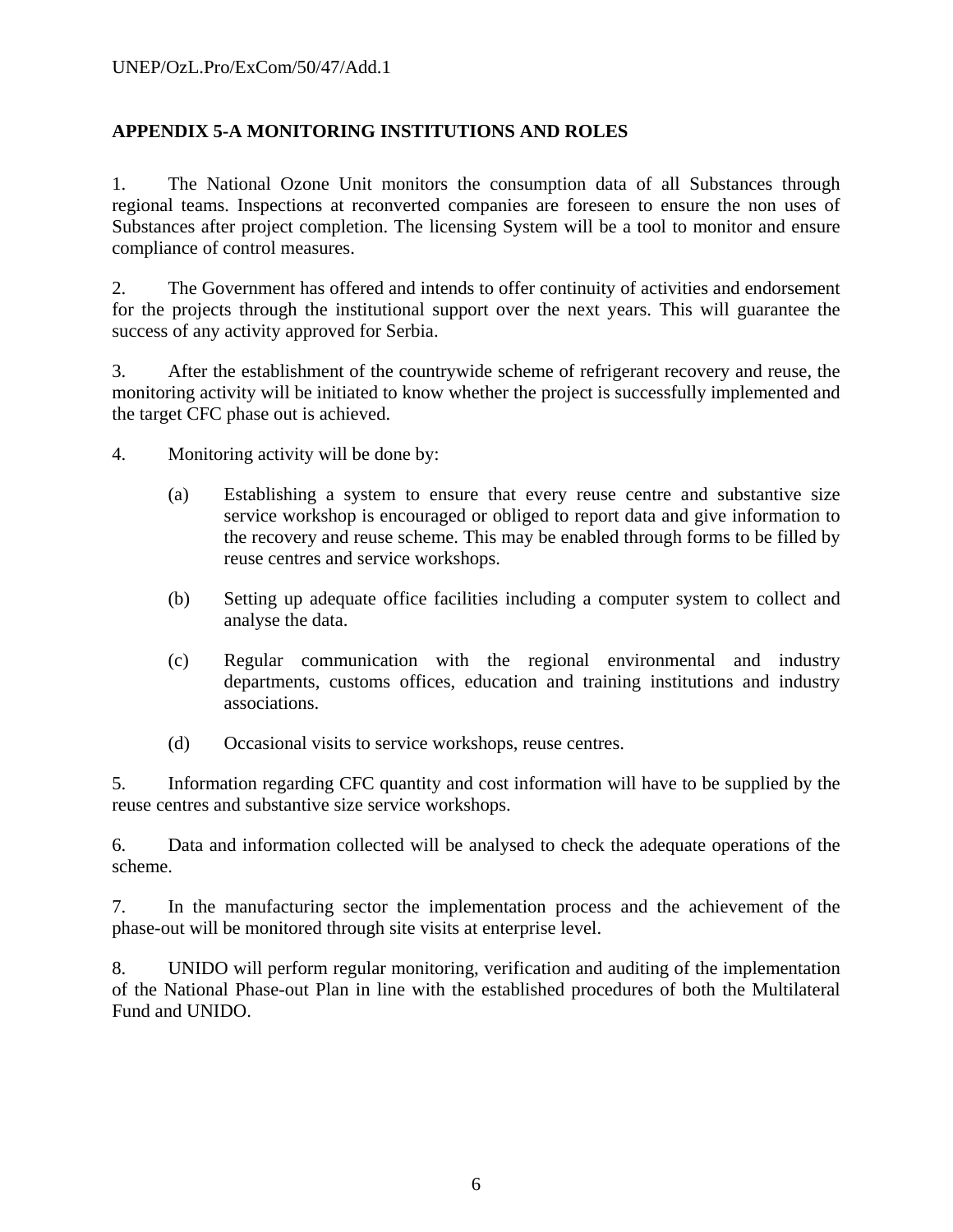#### **APPENDIX 6-A ROLE OF THE LEAD IMPLEMENTING AGENCY**

1. The Lead IA will be responsible for a range of activities specified in the project document as follows:

- (a) Ensuring performance and financial verification in accordance with this Agreement and with its specific internal procedures and requirements as set out in the Country's phase-out plan;
- (b) Providing verification to the Executive Committee that the Targets have been met and associated annual activities have been completed as indicated in the annual implementation programme;
- (c) Assisting the Country in preparation of the Annual Implementation Programme;
- (d) Ensuring that achievements in previous Annual Implementation Programmes are reflected in future Annual Implementation Programmes;
- (e) Reporting on the implementation of the Annual Implementation Programme of the preceding year and the Annual Implementation Programme for the year are to be prepared and submitted to the first meeting of the Executive Committee of the year;
- (f) Ensuring that technical reviews undertaken by the Lead IA are carried out by appropriate technical experts;
- (g) Carrying out required supervision missions;
- (h) Ensuring the presence of an operating mechanism to allow effective, transparent implementation of the Annual Implementation Programme and accurate data reporting;
- (i) Verification for the Executive Committee that consumption of the Substances has been in accordance with the Target;
- (j) Ensuring that disbursements are made to the Country in a timely and effective manner; and
- (k) Providing assistance with policy, management and technical support when required.

#### **APPENDIX 6-B ROLE OF THE CO-IMPLEMENTING AGENCY**

- 1. The Government of Sweden, as co-implementing agency, will be:
	- (a) Assisting the Country in the implementation and verification of the activities funded by the Swedish bilateral quota during 2004-2006 as specified in rows  $N^{\circ}$  7 and N° 8 of Appendix 2-A;